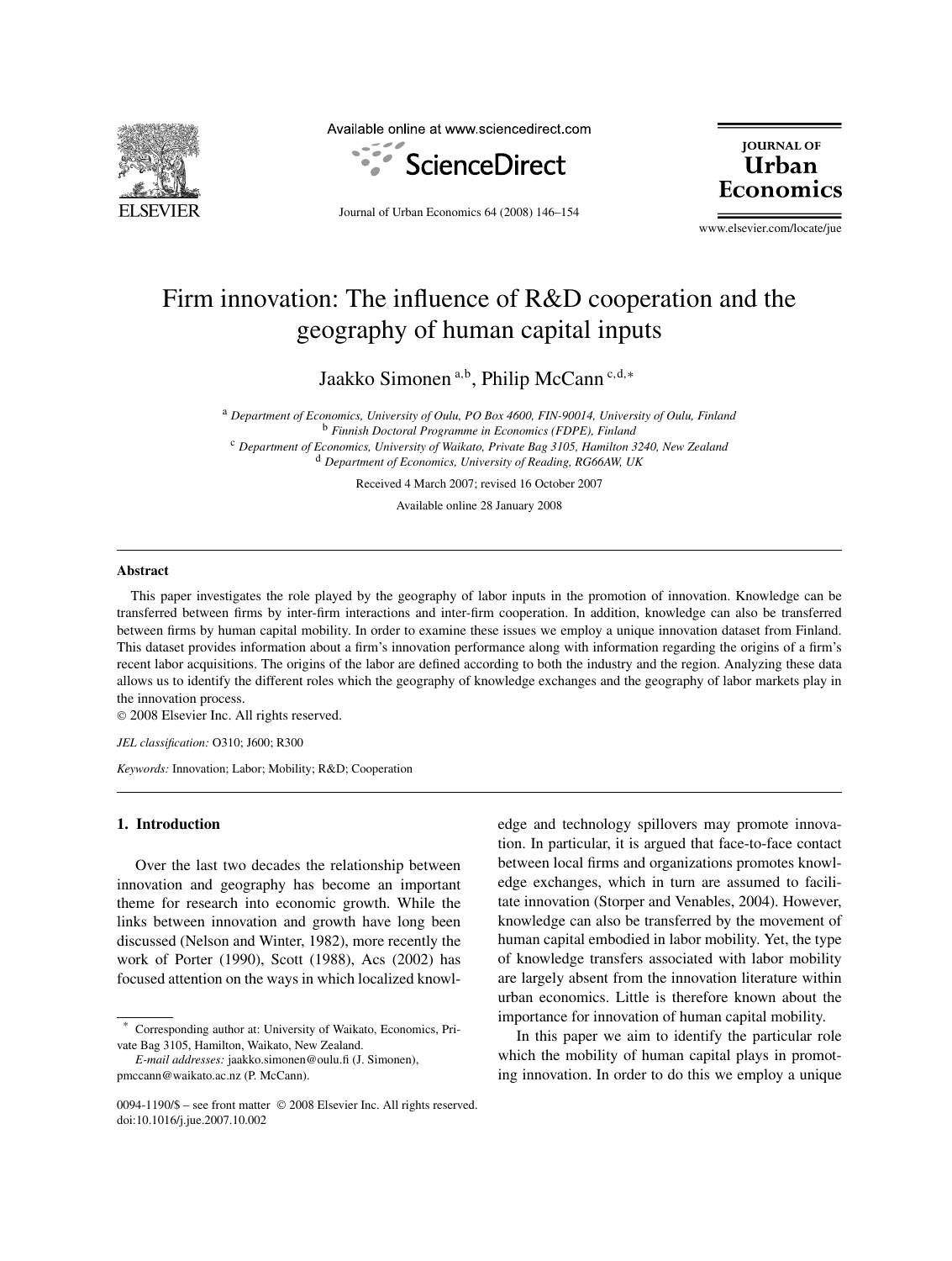dataset from Finland on firm innovation behavior. This dataset combines firm-specific information about innovation, with information about the nature of inter-firm R&D cooperation, and also the pattern of a firm's labor recruitment. The role played by labor mobility in promoting innovation is estimated using nine different probit models. Our results suggest that human capital inputs acquired from other regions can be important for innovation. On the other hand, human capital inputs acquired locally appear not to promote innovation. As such, our findings appear to lend support to the human-capital migration literature rather more than the innovation-agglomeration arguments.

The paper is organized as follows. In the next section we provide a brief overview of the key theoretical features of the relationship between innovation, faceto-face interaction and labor markets. In Section 3, we discuss the data employed and our methodology. In Section 4 we examine the issues empirically using nine different probit models of innovation, and Section 5 provides some conclusions.

#### **2. The determinants of innovation**

There is currently no agreed model of innovation. Instead innovation studies adopt various lines of inquiry in order to determine which characteristics of the firm and its environment are associated with innovation. The wide-ranging literature on the determinants of innovation has tended to focus on two broad lines of inquiry. Firstly, research aims to identify which types of firms tend to be innovators. Here, some of the key issues found to influence innovation are: the levels of R&D expenditure; the stock of human capital inputs; the sector of activity and also the size of the firm. More recently, over the last two decades there has also emerged widespread interest in the role which geography may play in the innovation process. Modern approaches to the geography of innovation have tended to derive insights from models of clustering and agglomeration. These models emphasize the role played by interactions between firms and their local environments (Duranton and Puga, 2001). Various attempts at the identification of the specifically local factors which are conducive to innovation have focused on issues such as the geography of learning (Glaeser, 1999), the geography of creativity (Florida, 2002), the geography of labor skills (Audretsch and Stephan, 1996), the density of local employment (Ciccone and Hall, 1996; Carlino et al., 2007), and the geography of entrepreneurship (Acs, 2002). Work on these issues also tends to emphasize the role played by clusters of small firms,

because small firms are seen to produce a disproportionately large share of innovations (Acs, 2002). In such cases, many commentators (Scott, 1988; Saxenian, 1994; Becattini, 2002) argue that innovation also depends on firm cooperation and trust. The argument here is that small firms often have neither the scale nor the risk-bearing capacity to provide all of the key inputs on their own account, and are therefore forced to trust other firms.

In almost all of this literature on innovation and agglomeration it is generally assumed that increased faceto-face contact between individuals and firms is positively related to the levels of innovation. Yet, there are in reality four quite distinct mechanisms by which face-toface contacts and innovation can be related. These are: firstly, by increasing the possibility of informal knowledge spillovers between firms and individuals (Krugman, 1991); secondly, by increasing the mutual transparency and awareness of competitor behavior and responses (Porter, 1990); thirdly, by increasing the levels of both cooperation and competition between firms (Scott, 1988); fourthly, by increasing the mobility of human capital between firms (Almeida and Kogut, 1999). Until now, analyses which emphasize the first three mechanisms predominate over labor mobility explanations. However, as much as anything else this tendency is driven by data availability. While data on patents and R&D are readily accessible, along with aggregate measures of labor skills and education, additional data on labor mobility and innovation are very hard to find. The lack of appropriate data means that there are only a small number of papers discussing the links between local labor mobility and innovation (Angel, 1991; Audretsch and Stephan, 1996; Almeida and Kogut, 1999; Powers and Lundmark, 2004). There are almost no papers discussing the links between interregional human capital mobility and innovation.

Our paper represents the first analysis of innovation to include detailed information on both local human capital mobility and also interregional human capital mobility. In order to identify the role which human capital mobility plays in innovation, we employ a variable which controls for the first three knowledge transfer mechanisms described above. This variable describes a firm's R&D cooperation relations. The reason we focus on R&D cooperation relations is that of all the possible types of inter-firm relations, R&D cooperation relationships require the most intense face-to-face contact and mutual trust (De Meyer, 1993). For high technology firms at least, these have already been demonstrated to be the type of relations most associated with geographical proximity (Arita and McCann, 2000). Therefore,